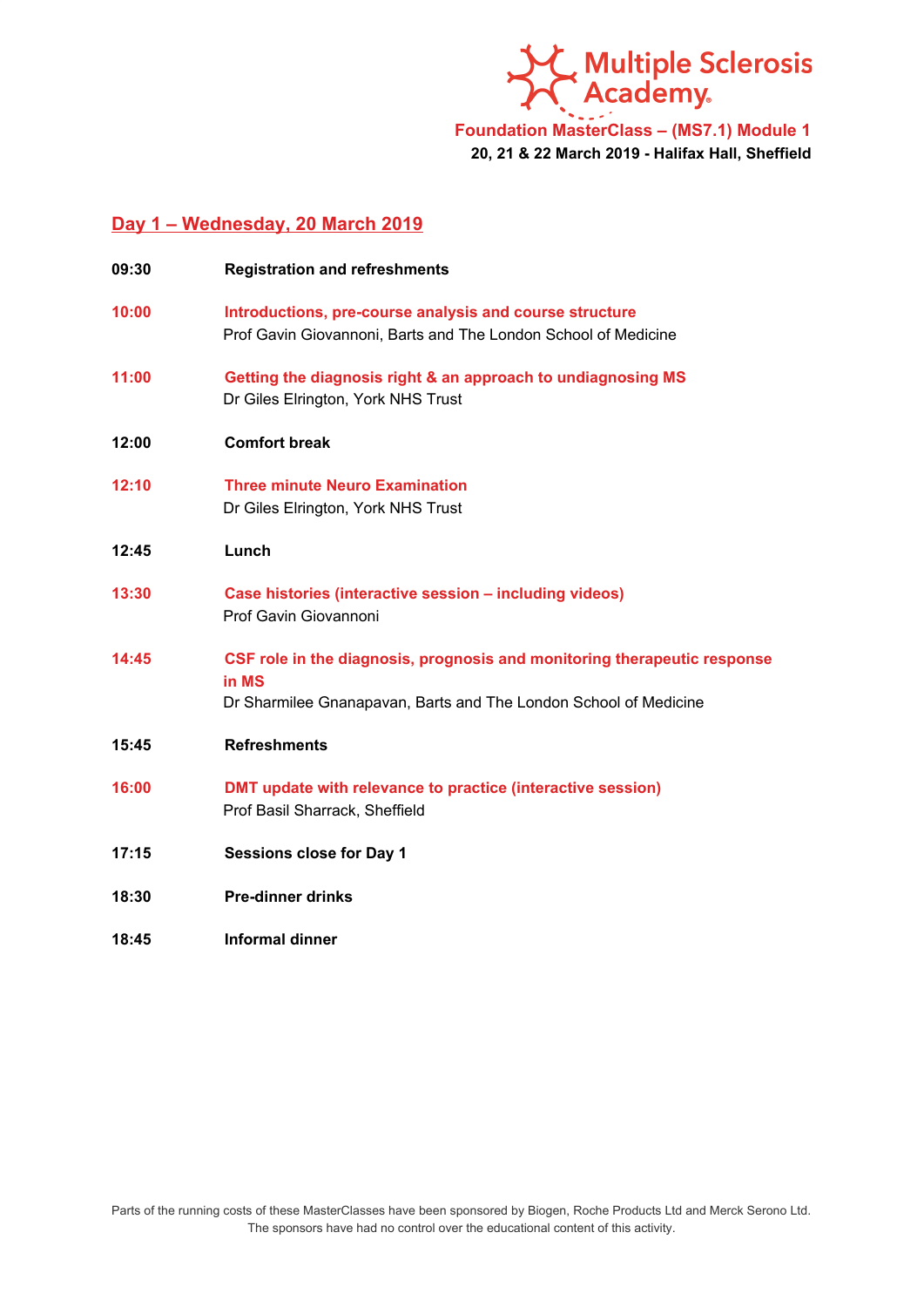SC Multiple Sclerosis<br>SC Academy.

# **Foundation MasterClass – (MS7.1) Module 1 20, 21 & 22 March 2019 - Halifax Hall, Sheffield**

### **Day 2 – Thursday, 21 March 2019**

| 09:00 | <b>Registration</b>                                                                                                                 |
|-------|-------------------------------------------------------------------------------------------------------------------------------------|
| 09:15 | <b>Optimising the practical management of MS relapses</b><br>Dr Leonora Fisniku, Haywards Heath                                     |
| 10:15 | <b>Comfort break</b>                                                                                                                |
| 10:20 | Overview of symptomatic management of MS<br>Dr Trevor Pickersgill, Wales                                                            |
| 11:30 | <b>Refreshments</b>                                                                                                                 |
| 11:45 | <b>Case histories (interactive session)</b><br>Dr David Paling, Royal Hallamshire Hospital                                          |
| 13:00 | Lunch                                                                                                                               |
| 14:00 | Exploring your services: What does a comprehensive MS service look like?<br>Dr Anu Jacob, Consultant Neurologist, The Walton Centre |
| 15:00 | <b>Comfort break</b>                                                                                                                |
| 15:10 | <b>Patient Perspective</b><br>Dr David Paling, Royal Hallamshire Hospital and local patients, Zoe & Paul                            |
| 16:30 | Debate on MS being more than one disease<br>Motion: MS is one-not-2-or-3 diseases?<br>Dr Trevor Pickersgill & Dr David Paling       |
| 17:15 | <b>Final remarks and close</b><br>Dr David Paling                                                                                   |
| 18:30 | <b>Pre dinner drinks</b>                                                                                                            |
| 19:00 | <b>MasterClass dinner night (Smart casual)</b>                                                                                      |